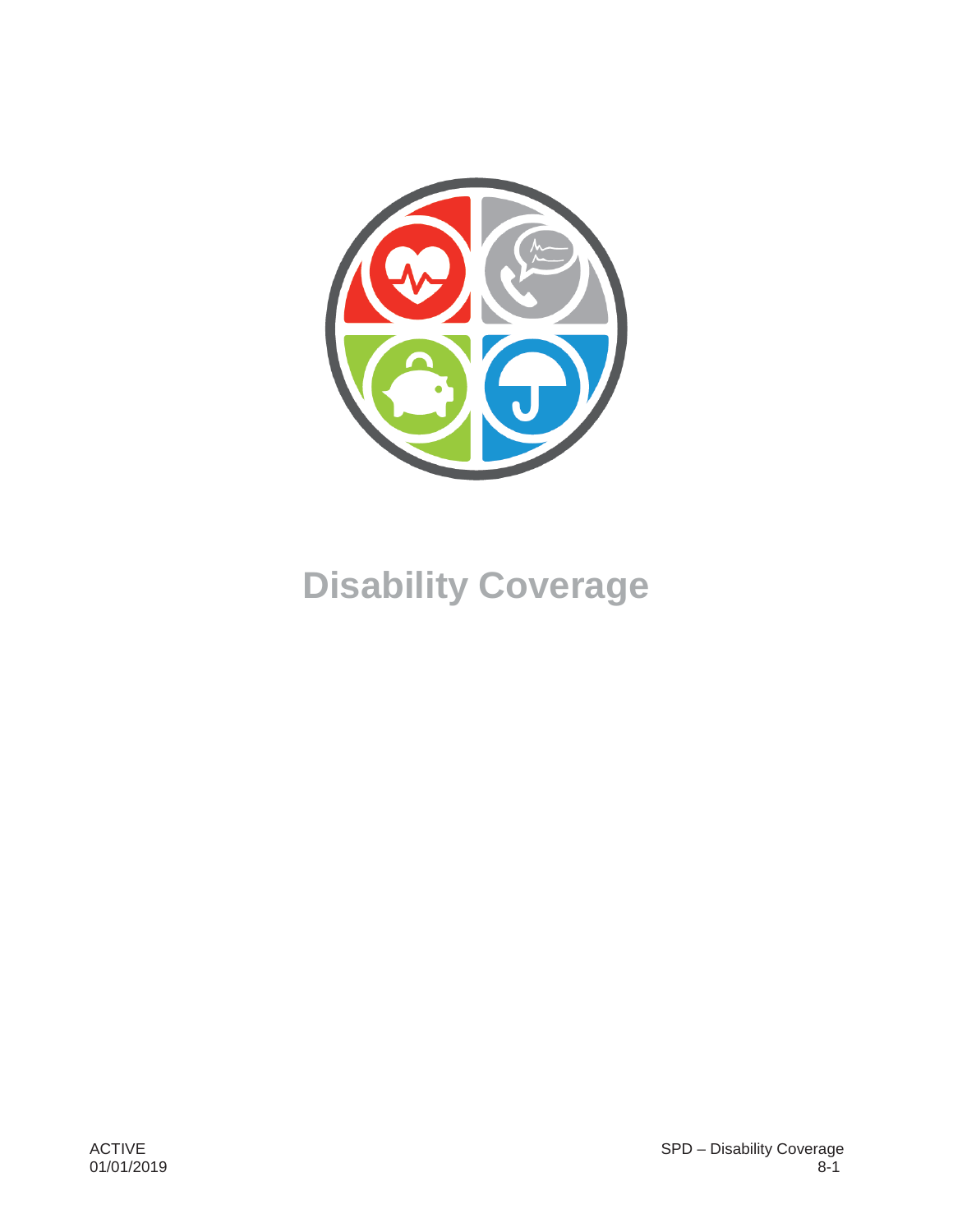This page intentionally left blank.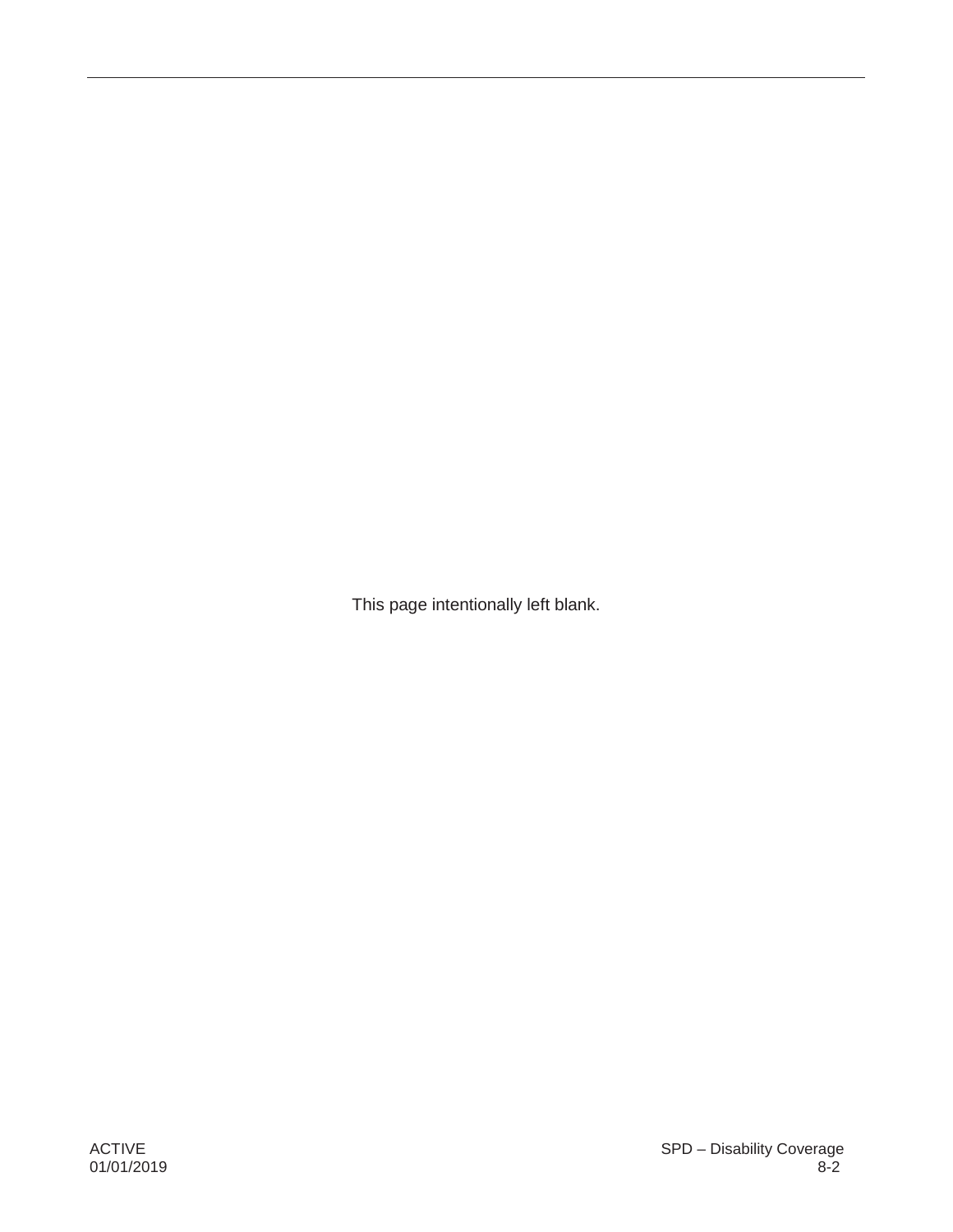Your Disability benefits are designed to provide continuing income if you are a current Employee and you are unable to work due to illness, injury, or pregnancy.

## **Disability Benefits**

- The Company provides some coverage under the Short-Term and the Long-Term Disability plans. The benefit amount for bargaining unit versus non-bargaining Employees varies and is explained under the "Benefit Amount" section.
- Your disability benefits may be reduced by other income benefits, such as Workers' Compensation and Social Security payments that you receive while disabled.

### **What happens to your benefits when …?**

**For more information about what happens to your disability benefits when certain changes or events occur, see "How Changes Affect Your Benefits" in the "About Your Benefits" section.**

## **Short-Term Disability Plan**

The Short-Term Disability (STD) plan may continue to provide a percentage of your Pay for up to six months of your medically-approved disability. It is your obligation to provide the documentation required to meet the eligibility criteria for STD benefits. This includes certification of your disability by a licensed practicing physician. Payment under the Company's STD plan will not be made until the determination of medical necessity has been received and approved.

Unless medically necessary, elective or cosmetic procedures are not covered under the STD plan.

Claims covered by Workers' Compensation run concurrently with any applicable STD benefits. STD benefits may also be reduced by other disability income benefits you are eligible to receive from other sources, including but not limited to, the Energy Employees Occupational Illness Compensation Program Act, Social Security disability, or retirement benefits, or other sources of income.

STD benefits may vary depending upon your employee classification.

## **Claiming Short-Term Disability Benefits**

If you are unable to work because of a qualifying absence, you must furnish periodic medical evidence of your inability to work as requested by the Company or its third-party administrator in order to receive benefits under the STD plan. You may not file a claim for benefits if you are no longer a Company Employee, and only current Company Employees are eligible for these benefits.

The Company reserves the right to confirm your disability with a physician and/or require a written statement from your treating physician at any time during your absence. Upon return to work, the Company requires a physician's statement indicating that you are released to return to work.

In addition, during your disability you may be required to undergo periodic evaluations by your Company's Occupational Health Services Department in order for the Company to determine if you are able to return to light duty work. If the Company's Occupational Health Services Department and your physician determine that you are able to return to light duty work, and you do not return to work, benefits for STD will end.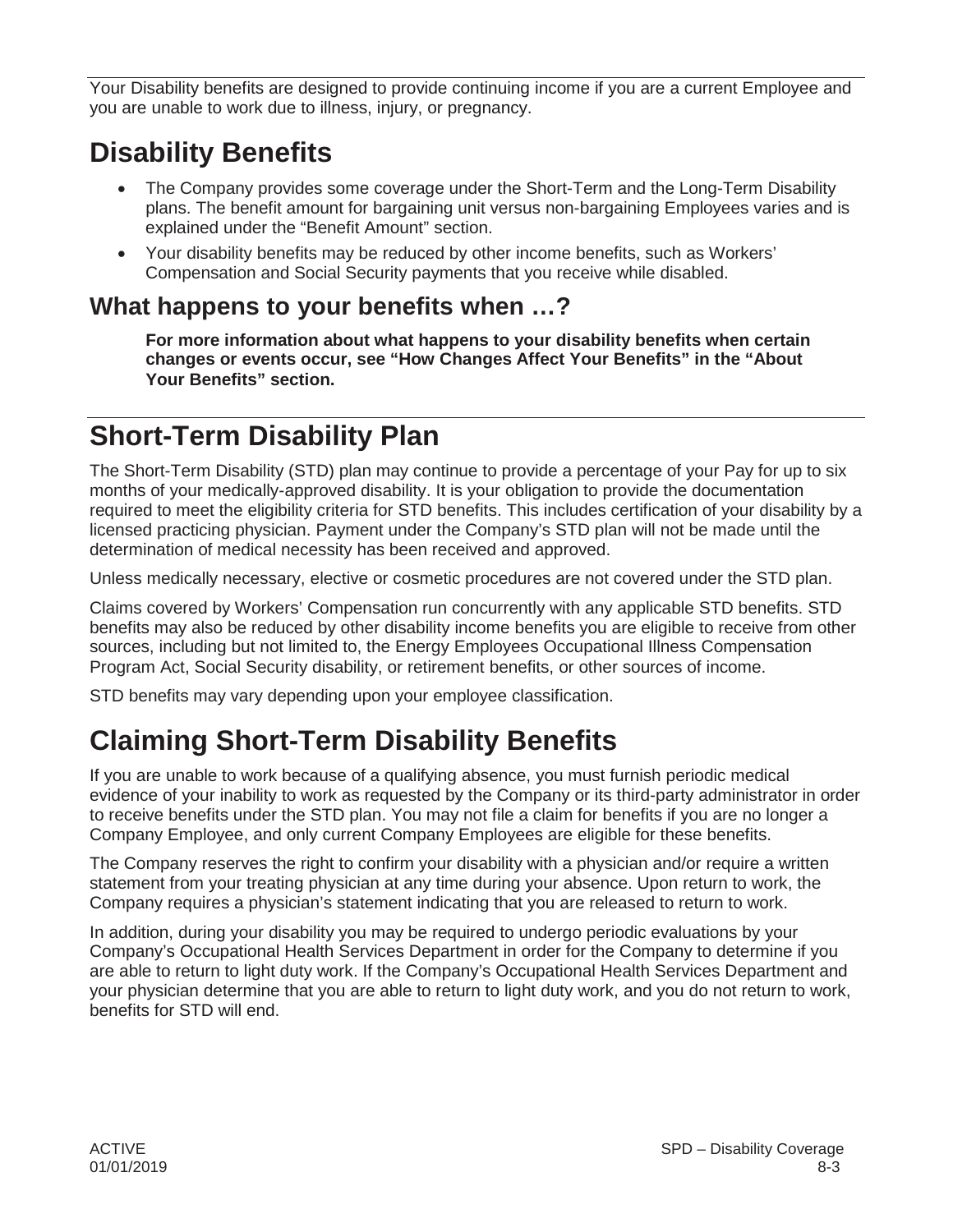### **When Short-Term Disability Benefits End**

Benefits for any absence will end when you:

- $\bullet$  Return to work for a full shift
- Do not provide requested satisfactory evidence of your illness or injury
- Do not return to work for light duty if you are able
- Have received the maximum number of benefit payments
- Have your employment terminated by the Company for cause

## **Benefit Amount**

If you are unable to work due to illness, injury, or pregnancy, the STD plan may continue to pay a percentage of your Pay for up to a total of 26 weeks (1,040 cumulative hours) as long as you apply for the benefit, provide any required documentation, and are approved under the provisions of the plan.

#### *"Pay" is defined in the Glossary.*

The benefit amount and period of benefits you receive may depend on your length of service and employee classification.

### **Non-Bargaining**

- o If you have between one and six months of Company Service, you are eligible to receive up to one month's Pay for each completed month of service based on the percentage levels listed below.
- o You must meet a benefit waiting period of seven consecutive calendar days before STD benefits begin. You may use paid personal leave, paid time off, holidays or unpaid time to meet the benefit waiting period. The waiting period or any remaining portion thereof may be waived if you are hospitalized. For STD purposes, hospitalization is defined as an inpatient admission of 24 or more hours. A visit to the emergency room which lasts 24 or more hours with no in-patient admission does not waive the waiting period requirement.

For Pantex non-bargaining Employees, your sick leave bank may not be used to meet the STD benefit waiting period. Pantex non-bargaining Employees who are approved for STD may use available sick leave hours to receive 100% of their Pay while disabled from working until the Employee's sick leave bank is exhausted. Sick leave hours will run concurrently with STD benefits. If the Employee exhausts sick leave benefits and remains eligible for STD, any remaining STD benefits would be paid based upon the tiered scheduled below.

- o If you have six months or more of Company Service, you are eligible to receive Pay for approved claims as follows after meeting the applicable benefit waiting period:
	- o 100% of Pay for weeks one through six
	- o 80% of Pay for weeks seven through twelve
	- o 70% of Pay for weeks thirteen through twenty-six

**Note:** For non-bargaining Employees, holiday time may not be entered during an approved STD absence.

- o Periods of disability are treated as separate periods if they are:
	- o Due to unrelated causes and are separated by your return to active work for at least one complete shift
	- o Due to the same or related condition and are separated by a return to active work of at least 520 work hours or three calendar months, whichever is longer

**Note:** For eligible Pantex non-bargaining Employees, available sick leave will be paid at 100% of Pay for weeks one through twenty-six until the sick leave bank is exhausted.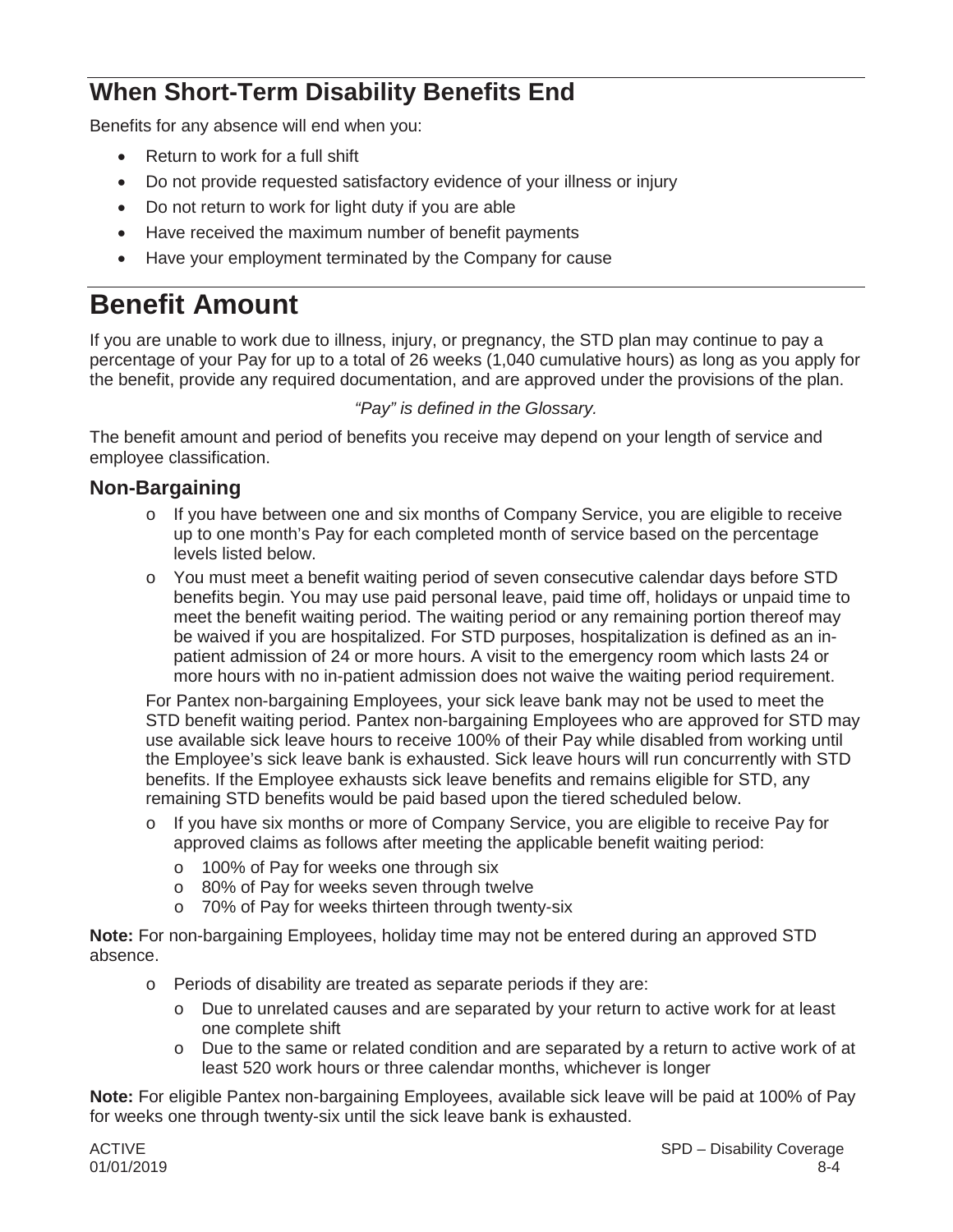### **Metal Trades Council (MTC)**

- o You are eligible upon hire for STD benefits based on the percentage levels listed below.
- o You must meet a benefit waiting period of 40 consecutive hours before STD begins. You may use sick leave to meet the benefit waiting period. If you do not have sufficient sick leave hours to meet the waiting period requirement, accrued Time Off with Pay (TOWP) may be used. The waiting period or any remaining portion thereof may be waived if you are hospitalized. For STD purposes, hospitalization is defined as being held overnight in the hospital. A visit to the emergency room which lasts 24 or more hours with no in-patient admission does not waive the waiting period requirement.
- o You are eligible to receive Pay for approved claims as follows after meeting the applicable benefit waiting period:
	- o 100% of Pay for weeks one through six
	- o 80% of Pay for weeks seven through twelve
	- o 70% of Pay for weeks thirteen through twenty-six
- o Periods of disability are treated as separate periods if they are due to a related or unrelated cause and are separated by a return to work for a continuous period of at least 160 hours, excluding overtime, without any absence (excludes holiday).

**Note:** For eligible MTC Employees, available sick leave will be paid at 100% of Pay for weeks one through twenty-six until all sick leave hours are exhausted.

### **Pantex Guards Union (PGU)**

- o You must meet a benefit waiting period of three full or partial consecutive workdays unless you are hospitalized, have surgery or have a medical condition related to 10 CFR 712 (Human Reliability Program) or 10 CFR 1046 (Medical, Physical Readiness, Training, and Access Authorization Standards for Protective Force Personnel). Hospitalization is defined as in-patient hospital admission.
- o You are eligible to receive Pay (not to exceed 12 hours per day) for approved claims as follows:
	- o 100% of Pay for weeks one through six
	- o 80% of Pay for weeks seven through twelve
	- o 70% of Pay for weeks thirteen through twenty-six
- o Periods of disability are treated as separate periods if they are due to a related or unrelated cause and are separated by a return to work for a continuous period of at least 30 scheduled work days.

**Note:** For eligible PGU Employees, available sick leave will be paid at 100% of Pay for weeks one through twenty-six until the sick leave accrual is exhausted.

### **Atomic Trades and Labor Council (ATLC) and United Steel Workers (USW)**

- If you have between one and six months of Company Service, you are eligible to receive up to one month's Pay for each completed month of service based on the percentage levels listed below.
	- o You must meet a benefit waiting period of 40 consecutive hours before STD benefits begin. You may use paid personal leave, paid time off, holidays or unpaid time to meet the benefit waiting period. The waiting period or any remaining portion thereof may be waived if you are hospitalized. For STD purposes, hospitalization is defined as an in-patient admission. A visit to the emergency room which lasts 24 or more hours with no in-patient admission does not waive the waiting period requirement.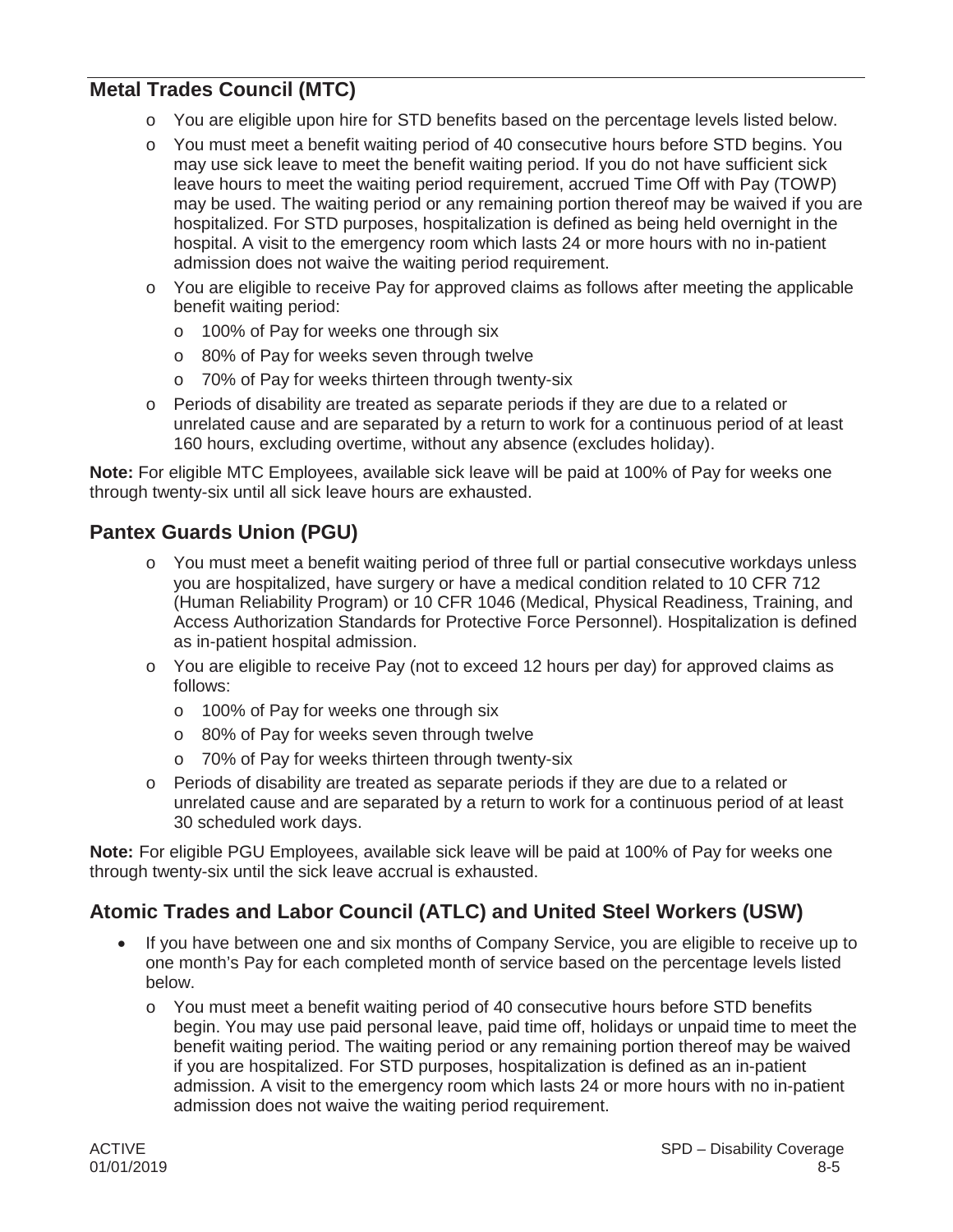- o If you have six months or more of Company Service, you are eligible to receive Pay for approved claims as follows after meeting the applicable benefit waiting period:
	- o 100% of Pay for weeks one through six
	- o 80% of Pay for weeks seven through twelve
	- o 70% of Pay for weeks thirteen through twenty-six
- STD payments will not be made for:
	- o Any disability occurring during the first 12 months that the employee's plan coverage is in effect if caused by any condition for which he or she received treatment during the three-month period before his or her coverage became effective
	- o Any period of incapacity beyond the third consecutive calendar day during which the employee is not under treatment by a licensed treating physician
	- o Any disability caused directly or indirectly by war declared or undeclared
	- o Any intentionally self-inflicted injury
	- o Any disability resulting from commission of a felony
	- o Any disability due to willful misconduct, violation of Company rules, or refusal to use safety appliances
- Periods of disability are treated as separate periods if they are:
	- o Due to unrelated causes and are separated by your return to active work for at least one complete shift
	- o Due to the same or related condition and are separated by a return to active work of at least 520 work hours or three calendar months, whichever is longer

### **Y-12 Fire Captains and Lieutenants (FCLT)**

- o If you have between one and six months of Company Service, you are eligible to receive up to one month's Pay for each completed month of service based on the percentage levels listed below.
- o You must meet a benefit waiting period of seven consecutive calendar days before STD benefits begin. You may use paid personal leave, paid time off, holidays or unpaid time to meet the benefit waiting period. The waiting period or any remaining portion thereof may be waived if you are hospitalized. For STD purposes, hospitalization is defined as an inpatient admission of 24 or more hours. A visit to the emergency room which lasts 24 or more hours with no in-patient admission does not waive the waiting period requirement.
- o If you have six months or more of Company Service, you are eligible to receive Pay for approved claims as follows after meeting the applicable benefit waiting period:
	- o 100% of Pay for weeks one through six
	- o 80% of Pay for weeks seven through twelve
	- o 70% of Pay for weeks thirteen through twenty-six
- o Periods of disability are treated as separate periods if they are:
	- o Due to unrelated causes and are separated by your return to active work for at least one complete shift
	- o Due to the same or related condition and are separated by a return to active work of at least 520 work hours or three calendar months, whichever is longer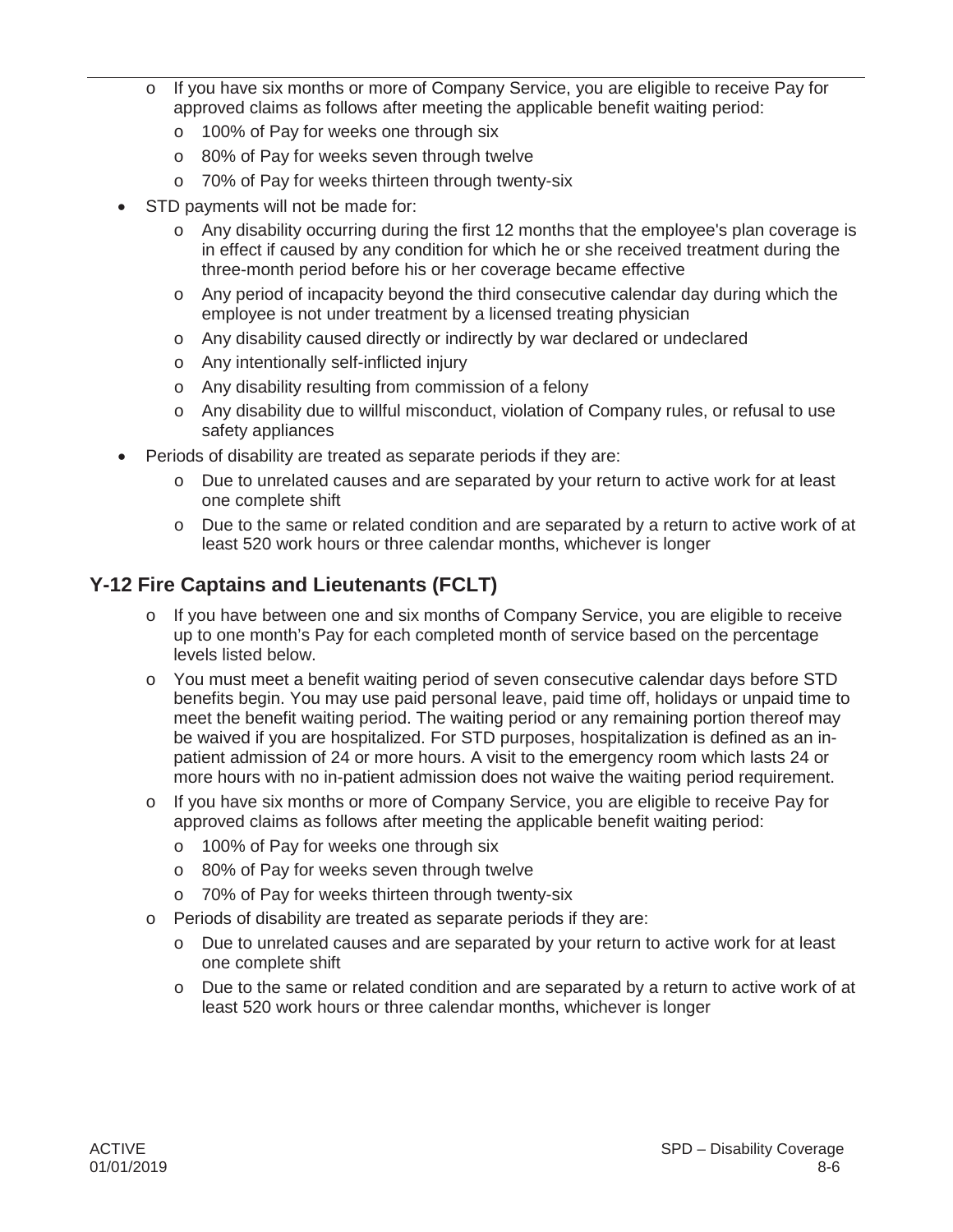### **International Guards Union of America (IGUA) Central Alarm Station Operators, Central Training Facility Instructors, and Beta 9 Operators**

- o If you have between one and six months of Company Service, you are eligible to receive up to one month's Pay for each completed month of service based on the percentage levels listed below.
- o You must meet a benefit waiting period of 40 consecutive hours before STD benefits begin. You may use paid personal leave, paid time off, holidays or unpaid time to meet the benefit waiting period. The waiting period or any remaining portion thereof may be waived if you are hospitalized. For STD purposes, hospitalization is defined as an in-patient admission. A visit to the emergency room which lasts 24 or more hours with no in-patient admission does not waive the waiting period requirement.
- o If you have six months or more of Company Service, you are eligible to receive Pay for approved claims as follows after meeting the applicable benefit waiting period:
	- o 100% of Pay for weeks one through six
	- o 80% of Pay for weeks seven through twelve
	- o 60% of Pay for weeks thirteen through twenty-six
- o STD payments will not be made for:
	- o Any disability occurring during the first 12 months that the employee's plan coverage is in effect if caused by any condition for which he/she received treatment during the three month period before his/her coverage became effective
	- o Any period of non-occupational disability absence beyond 40 hours during which the employee is not under treatment by a licensed practicing physician
	- o Any disability caused directly or indirectly by war declared or undeclared
	- o Any intentionally self-inflicted injury
	- o Any disability resulting from commission of a felony
	- o Any disability due to willful misconduct, violation of Company rules, or refusal to use safety appliances
- o Periods of disability are treated as separate periods if they are:
	- o Due to unrelated causes and are separated by your return to active work for at least one complete shift
	- o Due to the same or related condition and are separated by a return to active work of at least 520 work hours or three calendar months, whichever is longer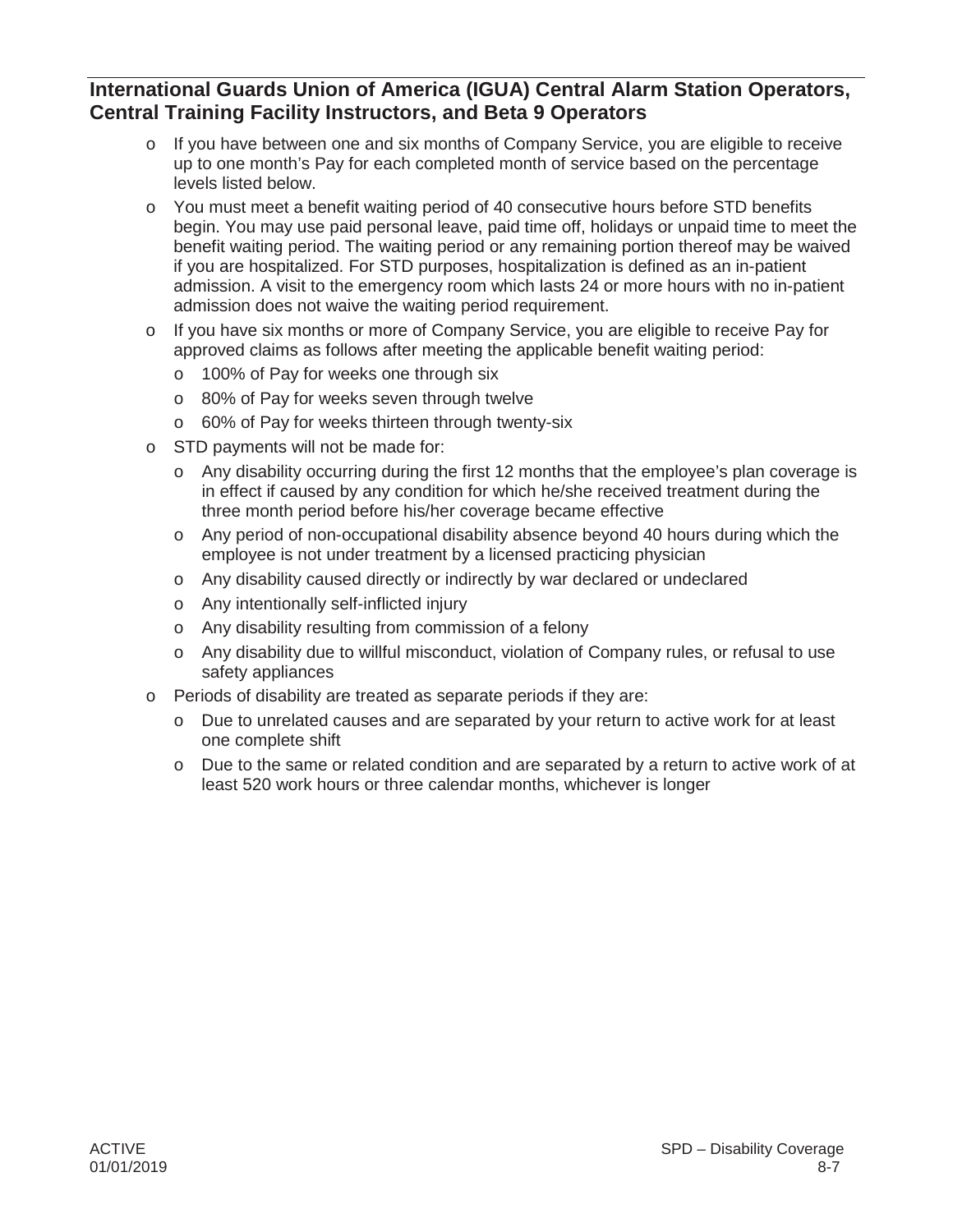### **International Guards Union of America (IGUA) Security Police Officers**

- o You must have at least one week of Company Service to be eligible for STD benefits, eligibility schedule as follows:
	- o At least one week but less than six weeks Maximum Benefit is six weeks
	- o At least six weeks but less than twelve weeks Maximum Benefit is twelve weeks
	- o At least twelve weeks or more Maximum Benefit is twenty-six weeks
- o You must meet a benefit waiting period of 40 consecutive hours before STD benefits begin. You may use paid personal leave, paid time off, holidays or unpaid time to meet the benefit waiting period. The waiting period or any remaining portion thereof may be waived if you are hospitalized. For STD purposes, hospitalization is defined as in-patient admission. A visit to the emergency room which lasts 24 or more hours with no in-patient admission does not waive the waiting period requirement.
- o You are eligible to receive Pay for approved claims as follows after meeting the applicable benefit waiting period:
	- o 100% of Pay for weeks one through six
	- o 80% of Pay for weeks seven through twelve
	- o 70% of Pay for weeks thirteen through twenty-six
- o STD payments will not be made for:
	- o Any disability occurring during the first 12 months that the employee's plan coverage is in effect if caused by any condition for which he or she received treatment during the three-month period before his or her coverage became effective
	- $\circ$  Any period of non-occupational disability absence beyond the 40<sup>th</sup> consecutive hour during which the employee is not under treatment by a licensed practicing physician
	- o Any disability caused directly or indirectly by war declared or undeclared
	- o Any intentionally self-inflicted injury
	- o Any disability resulting from commission of a felony
	- o Any disability due to willful misconduct, violation of Company rules, or refusal to use safety appliances
- o Periods of disability are treated as separate periods if they are:
	- o Due to unrelated causes and are separated by your return to active work for at least one complete shift
	- o Due to the same or related condition and are separated by a return to active work of at least 520 work hours or three calendar months, whichever is longer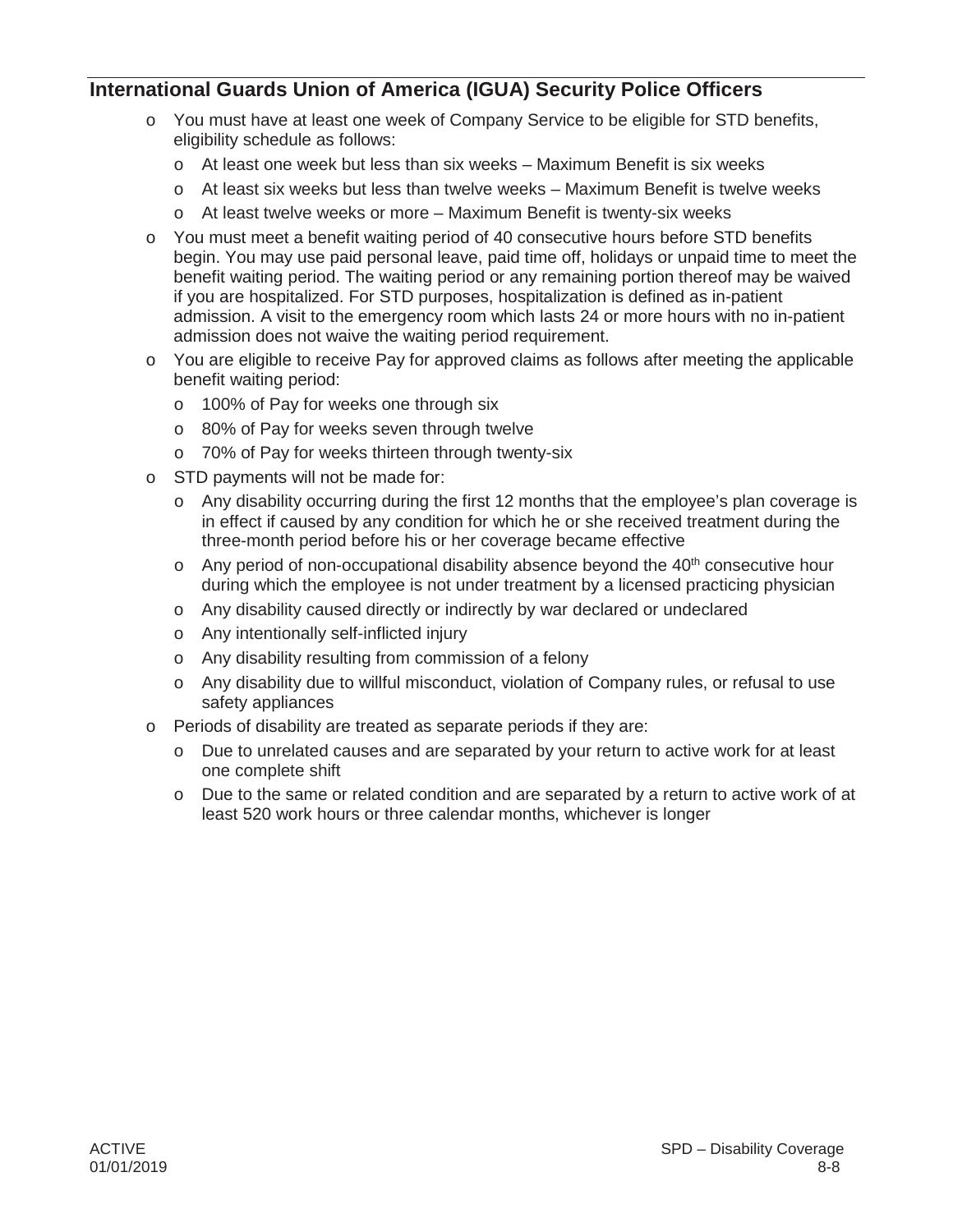## **Long-Term Disability Plan**

Your Long-Term Disability (LTD) benefits are designed to provide continuing income if you have an illness, injury or pregnancy. You become eligible to apply for benefits after you have been Totally Disabled (as defined in the Glossary) for six months, 26 weeks, or 1,040 cumulative hours. LTD benefits pick up where STD benefits leave off, provided you have at least six months prior service with the Company at the beginning date of your Total Disability. It is your obligation to provide required documentation of your disability.

PGU Employees with sick leave banks in excess of 26 weeks shall be allowed to exhaust all Sick Leave hours before commencing LTD benefits.

## **Determining Your Long-Term Disability Benefit**

You may not file a claim for benefits if you are no longer a Company Employee, and only current Company Employees are eligible for these benefits.

To calculate the amount you are eligible to receive under the LTD plan, follow these steps:

- 1. Multiply your monthly Pay by the appropriate percentage of coverage (description of benefit percentage is listed under "Benefit Amount") to determine your maximum monthly benefit.
- 2. Subtract other income you are eligible to receive to find your adjusted monthly benefit from the plan. Continue to Step Three only if you are eligible to receive family Social Security.
- 3. If the resulting total of all income benefits you are eligible to receive is more than 75% of your monthly Pay, or 45% if you did not elect the additional 30% LTD Buy-Up benefit that was available to you, your monthly LTD benefit will be reduced to bring your total disability income to 75% of your monthly Pay (or 45% if you did not elect the additional 30% LTD Buy-Up benefit).

#### **Example:**

| Assume you are a Non-Bargaining Employee earning \$3,000 a month and your<br>benefit level is 60% (30% Company + 30% Buy-Up). |           |  |  |
|-------------------------------------------------------------------------------------------------------------------------------|-----------|--|--|
| Monthly Pay                                                                                                                   | \$3,000   |  |  |
| LTD benefit percentage                                                                                                        | x 60%     |  |  |
| Maximum monthly LTD benefit                                                                                                   | \$1,800   |  |  |
| Assume you are eligible for primary Social Security of \$800 a month.                                                         |           |  |  |
| Maximum monthly LTD benefit                                                                                                   | \$1,800   |  |  |
| <b>Primary Social Security</b>                                                                                                | $-$ \$800 |  |  |
| Adjusted monthly LTD benefit                                                                                                  | \$1,000   |  |  |
| Assume you are eligible for family Social Security of \$500 a month.                                                          |           |  |  |
| Assume earnings of \$3,000 per month                                                                                          | \$3,000   |  |  |
| 75% disability benefit                                                                                                        | x 75%     |  |  |
|                                                                                                                               | \$2,250   |  |  |
| <b>Primary Social Security</b>                                                                                                | $-$ \$800 |  |  |
| <b>Family Social Security</b>                                                                                                 | $-$ \$500 |  |  |
| Total family disability income                                                                                                | \$950     |  |  |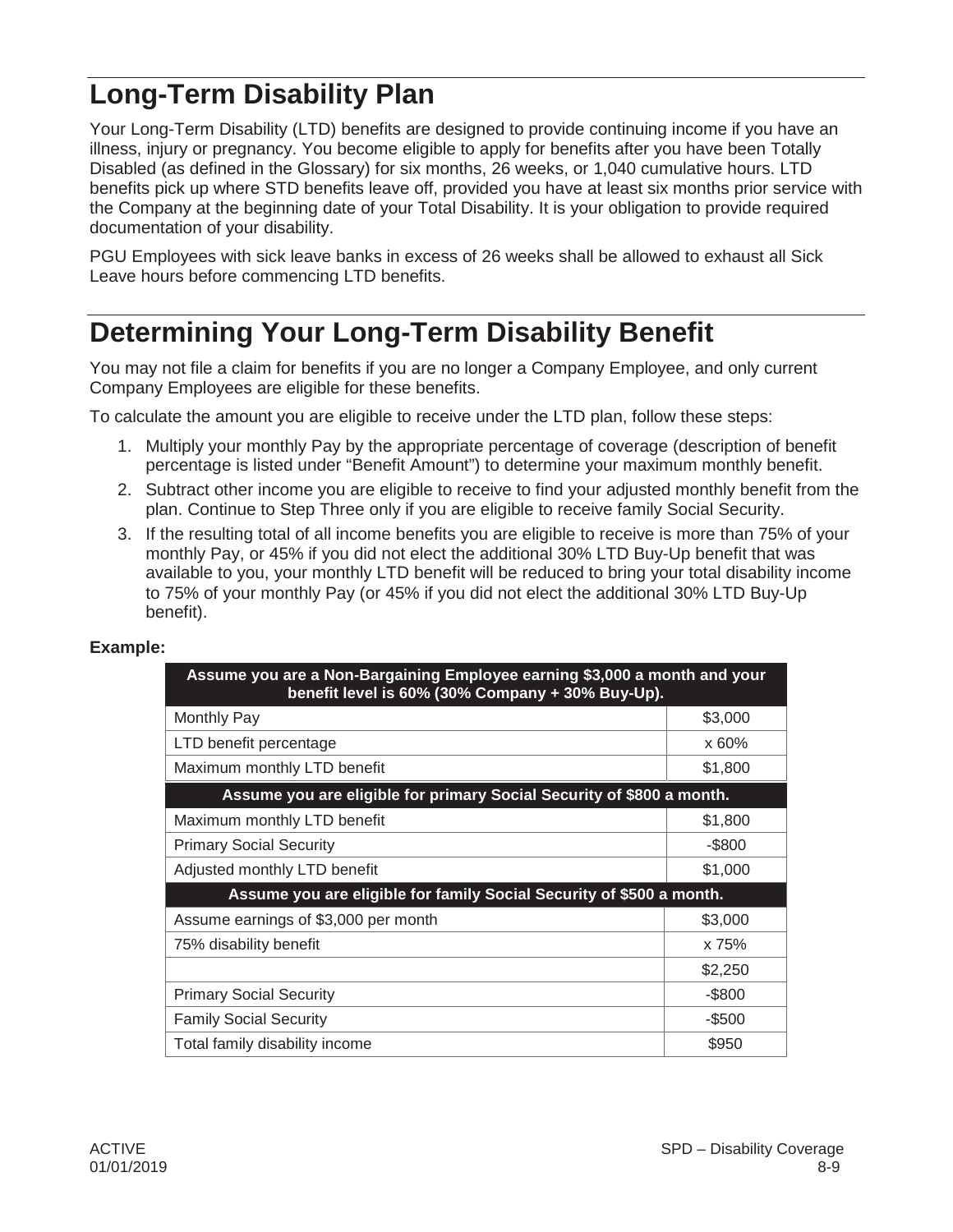### **Social Security and Long-Term Disability Benefits**

You are required to apply for Social Security and any other income you may be eligible to receive as a result of your disability within the first twelve months of disability. If your initial application for Social Security is denied, you are required to pursue the entire Social Security benefits appeals process. If you fail to complete the appeals process, your LTD benefit will be reduced by the estimated Social Security benefit that might have been available to you.

| lf…                                                                                                                              | Then                                                                                                                                                                                       |
|----------------------------------------------------------------------------------------------------------------------------------|--------------------------------------------------------------------------------------------------------------------------------------------------------------------------------------------|
| You later complete the Social Security appeals<br>process and are denied benefits                                                | Your LTD benefits will be retroactively reinstated<br>and you will receive a "catch-up" payment.                                                                                           |
| You receive a cost of living increase to your Social<br>Security disability income after your LTD benefit has<br>been calculated | Your LTD benefits will not change.                                                                                                                                                         |
| Your disability makes you eligible to receive family<br>Social Security benefits                                                 | Your total disability income from all sources may<br>not exceed 75% of your monthly pay, or 45% if<br>you did not elect the additional 30% Buy-Up<br>benefit when it was available to you. |

### **Important Information Regarding Medicare, Social Security, and Long-Term Disability**

You are responsible for communicating with the Social Security Office and understanding how Medicare eligibility and enrollment fit your personal situation. It is your obligation to enroll yourself or your Eligible Dependent(s) in Medicare in a timely fashion so your out-of-pocket expenses are minimized. The Company's medical plan vendor will coordinate claim payments as though Medicare is in effect, even if you are not enrolled in Medicare.

#### **Contact Social Security or Medicare to receive Social Security Disability Insurance and answer Medicare questions.**

### **Taking a Job While Disabled**

If you return to work at the Company on a reduced-hour basis, you may be eligible to continue receiving up to 50% of your LTD benefit level.

If you participate in an Approved Rehabilitative Employment Program outside the Company, approved by both the Company and the third-party administrator, you may continue to receive part of your LTD income for up to 12 months. Your monthly LTD benefits may be reduced by any money received from your rehabilitative earnings. If you want to participate in an Approved Rehabilitative Employment Program, it is your responsibility to apply for any such approved program.

*"Approved Rehabilitative Employment Program" is defined in the Glossary.*

## **Successive Disabilities (Y-12 Employees Only)**

If you receive LTD benefits, return to work for less than 520 Hours of Work or three calendar months (whichever is longer) and again become disabled due to the same illness or injury, LTD income will resume without a six-month STD waiting period, provided proper physician documentation is received and approved by the claims administrator. However, if you have been working for at least 520 Hours of Work, or more than three months (if longer), you will need to satisfy the STD waiting period before benefits begin.

*"Hour of Work" is defined in the Glossary.*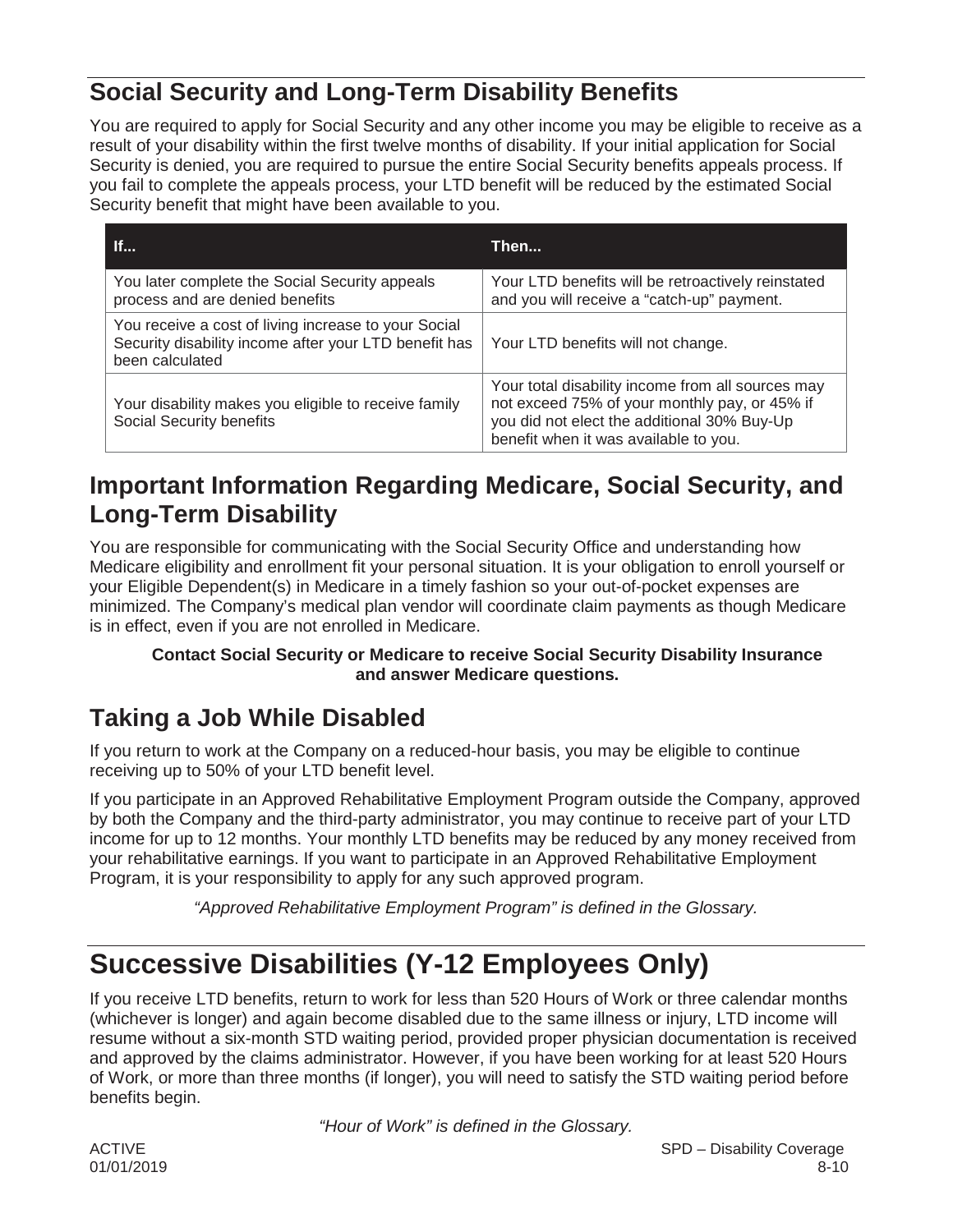Disabilities due to unrelated causes will be treated as separate disabilities requiring satisfaction of separate waiting periods if the disabilities are separated by your return to work for eight consecutive hours.

## **Exclusions**

LTD benefits are not payable for disabilities:

- Occurring during the first 12 months that your plan coverage is in effect if caused by any condition for which you received treatment during the three-month period before your plan coverage became effective
- If you are not under the care of a licensed practicing physician
- Due to an intentional self-inflicted injury
- Resulting from your commission of a felony
- Due to war, declared or undeclared
- Reported after termination of your active employment

## **Claiming Long-Term Disability Benefits**

Within 90 days after your STD begins, the Company's third-party administrator will mail applicable forms to your home address to be completed by you and your treating physician. If forms are not received, contact the Benefit Plans Office.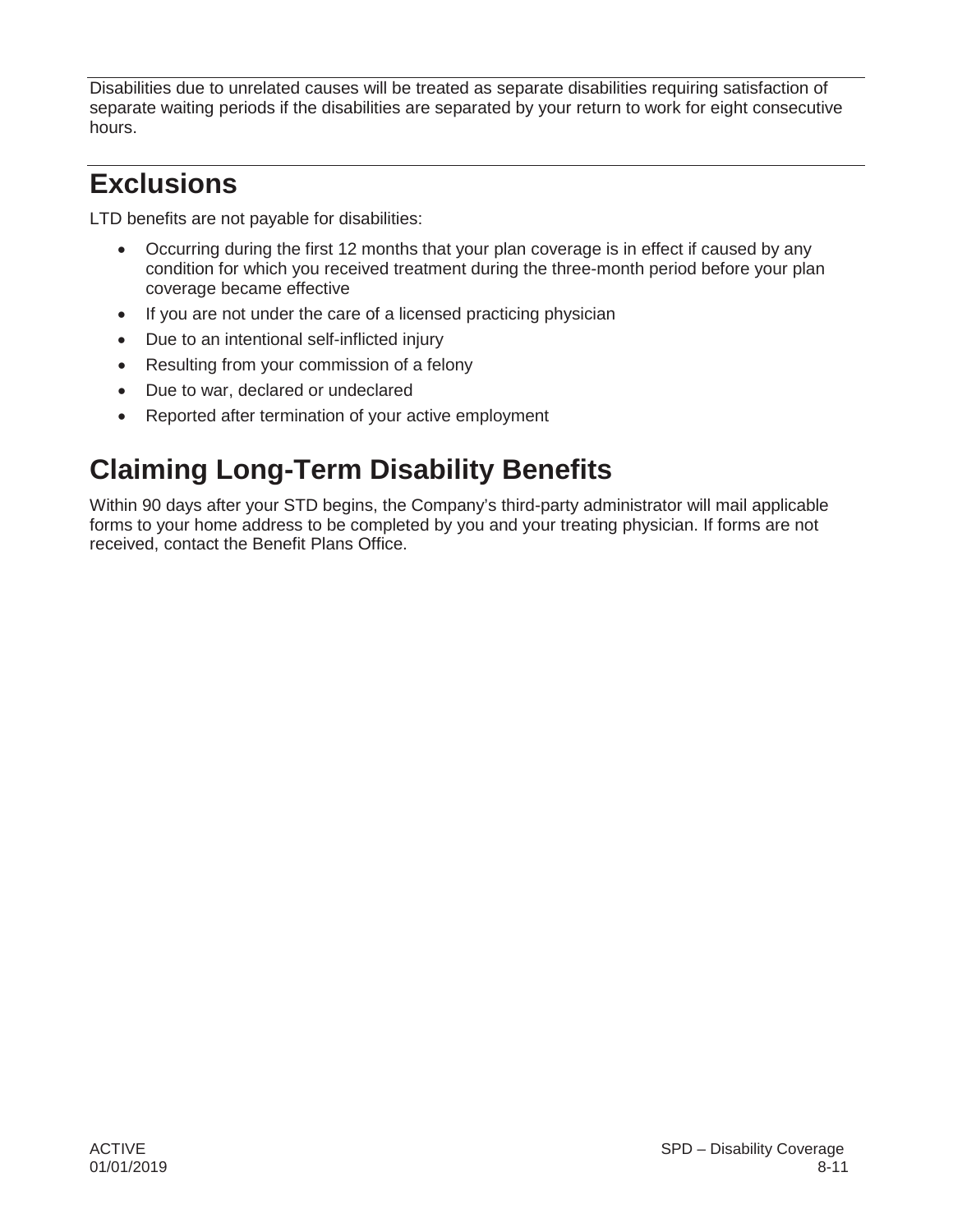## **Duration of Benefits**

The LTD plan continues a portion of your Pay after you have been determined disabled for six months (or 1,040 cumulative work hours). As long as you continue to be disabled under plan provisions, benefits will be payable in accordance with the following schedule:

### **Non-Bargaining; ATLC; FCLT; MTC; IGUA Central Alarm Station Operators, Central Training Facility Instructors, and Beta 9 Operators; PGU; and USW**

| <b>Age When Disability Begins</b> | <b>Maximum Benefit Period</b>                          |
|-----------------------------------|--------------------------------------------------------|
| 62 or under                       | Until 65 <sup>th</sup> birthday or 42 months, if later |
| 63                                | 36 months                                              |
| 64                                | 30 months                                              |
| 65                                | 24 months                                              |
| 66                                | 21 months                                              |
| 67                                | 18 months                                              |
| 68                                | 15 months                                              |
| 69 and above                      | 12 months                                              |

### **IGUA Security Police Officers**

| <b>Age When Disability Begins</b> | <b>Maximum Benefit Period</b>    |
|-----------------------------------|----------------------------------|
| Prior to age 60                   | Until 65 <sup>th</sup> birthday  |
| 60 and above                      | Lesser of 60 months or to age 70 |

During the time you are receiving LTD benefits, you must furnish periodic medical evidence of your illness or injury if requested by the Company or the Company's third-party administrator in order to remain eligible to receive benefits.

### **Pantex Site-Specific Information**

- Absent a substantiated need for a reasonable accommodation, Pantex Employees (excluding PGU) are ordinarily terminated from the payroll when beginning LTD. Employees may request to return to work after receiving LTD benefits and such requests will be considered on a caseby-case basis.
- Pantex Employees (excluding PGU) can no longer participate in the Company-sponsored medical, dental, or visions plans provided to Employees once they have entered LTD.
- PGU Employees may choose to terminate when reaching LTD status or remain on payroll in a leave of absence status for 24 months.

If the PGU Employee elects to retire while transitioning to LTD, LTD benefits and pension benefits will run concurrently. LTD benefits will be reduced by any Social Security disability or Social Security retirement benefits you receive.

If the PGU Employee chooses to remain on payroll in a leave of absence status, the employee will continue to accrue service for benefits (excluding Pension) and may continue Companysponsored medical, dental, or vision at active Employee premium rates.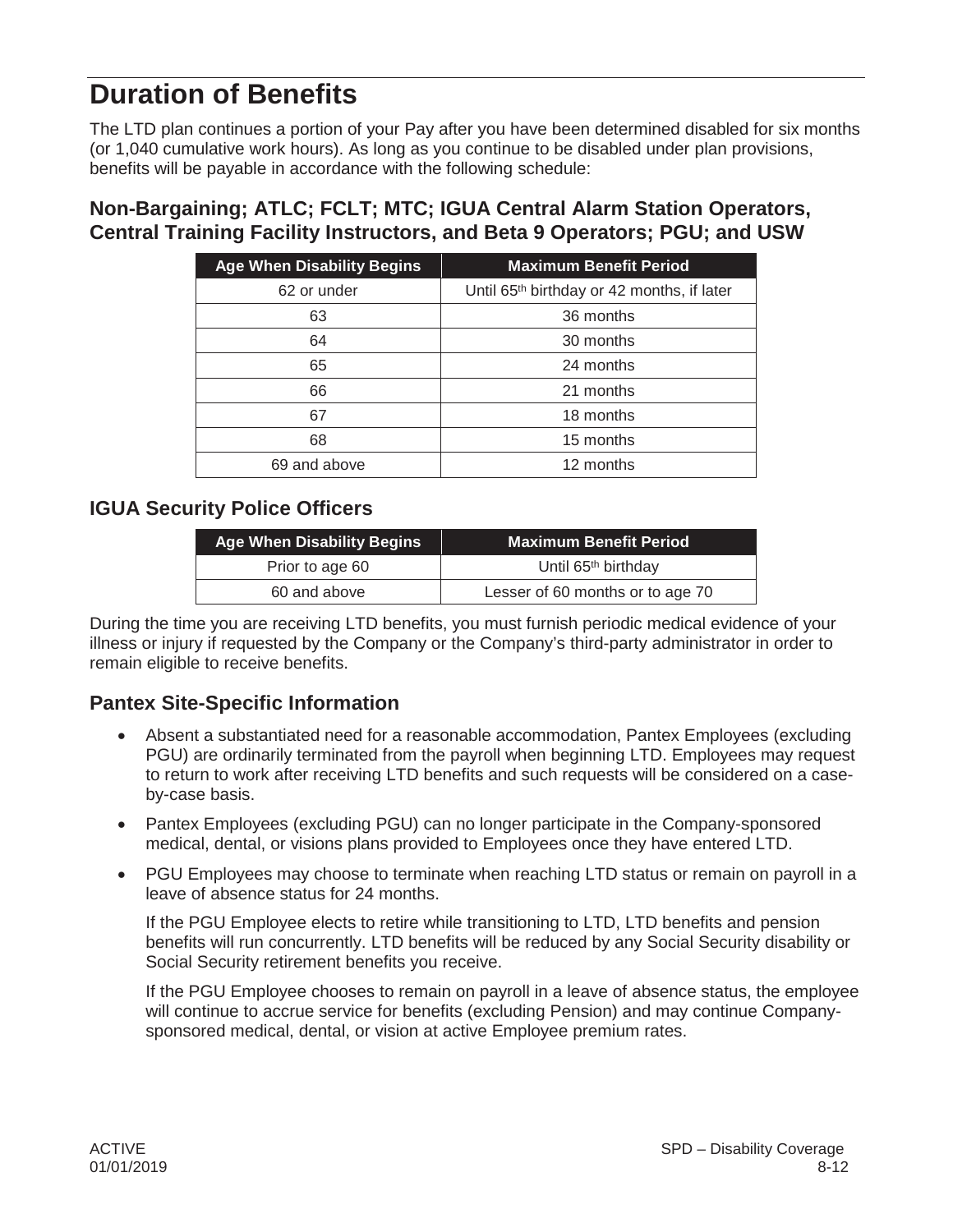### **Y-12 Site-Specific Information:**

• Y-12 Employees who recover from illness or injury during the first 24 months of LTD leave may contact the Benefit Plans Office to request a return to work medical evaluation to determine if the Employee is capable of performing the essential functions of the job with or without reasonable accommodation(s). The Company does not hold an employment or job position open when an Employee is on LTD. The decision on whether you return to work will be based on the results of this medical evaluation and the availability of an open position for which you qualify. If a position is available, the Benefit Plans Office will coordinate a return to work medical evaluation by your Company's Occupational Health Services Department.

## **Benefit Amount**

### **Non-Bargaining, FCLT, IGUA Central Alarm Station Operators, Central Training Facility Instructors, and Beta 9 Operators Employees**

- Your monthly LTD plan base benefit equals 30% of your monthly basic straight time Pay, up to a maximum monthly benefit of \$5,000.
- If you elected to purchase the LTD Buy-Up plan, then you are eligible for an additional 30% of your monthly basic straight time Pay, up to a maximum monthly benefit of \$8,000.
- The LTD plan is reduced by income benefits you are eligible to receive from other sources, as described under "Reduction of Benefits."

### **ATLC, USW, and MTC**

- Your monthly LTD plan base benefit equals 35% of your monthly basic straight time Pay, up to a maximum monthly benefit of \$5,000.
- If you elected to purchase the LTD Buy-Up plan, then you are eligible for an additional 30% of your monthly basic straight time Pay, up to a maximum monthly benefit of \$8,000.
- The LTD plan is reduced by income benefits you are eligible to receive from other sources, as described under "Reduction of Benefits."

#### **PGU**

- Your LTD plan base benefit equals 65% of your monthly basic straight time Pay, up to a maximum monthly benefit of \$6,000.
- The LTD plan is reduced by income benefits you are eligible to receive from other sources, as described under "Reduction of Benefits."

### **IGUA Security Police Officers**

- Your monthly LTD plan base benefit equals 35% of your monthly basic straight time Pay, up to a maximum monthly benefit of \$5,000.
- If you elected to purchase the LTD Buy-Up plan, then you are eligible for an additional 30% of your monthly basic straight time Pay, up to a maximum monthly benefit of \$8,000.
- The LTD plan is reduced by income benefits you are eligible to receive from other sources, as described under "Reduction of Benefits."

The LTD administrator will instruct you on how to apply for Social Security benefits.